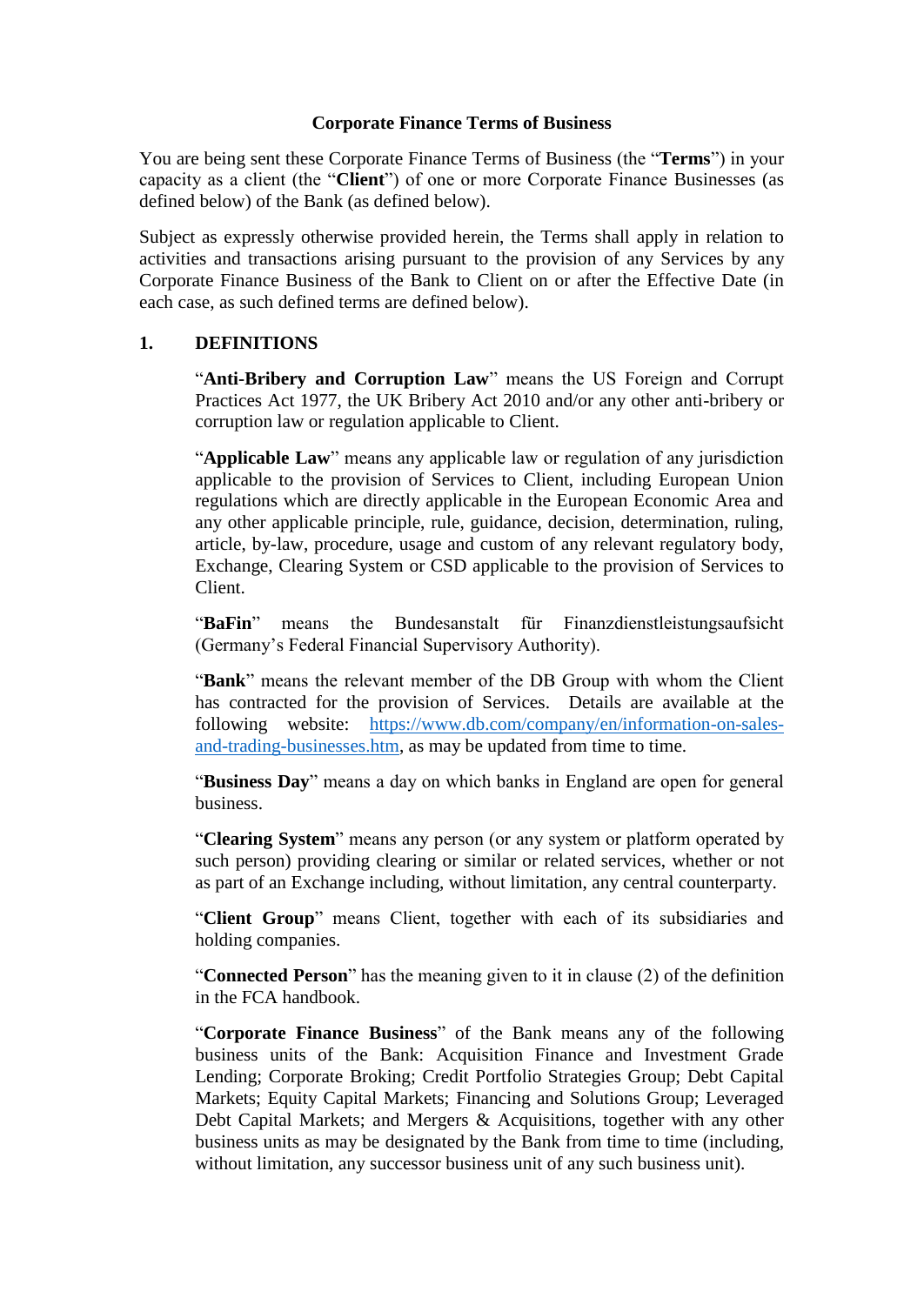"**CSD**" means any transnational or local securities depository, book entry system or other person that provides settlement or similar or related services in which DB participates as a customer or member.

"**DB Group**" means Deutsche Bank AG and the other members of the group of companies controlled by Deutsche Bank AG.

"**ECB**" means the European Central Bank.

"**EEA**" means the European Economic Area.

"**Exchange**" means any exchange, market, automated trading system or platform or association of dealers in any part of the world on or through which financial instruments, commodities or currencies or assets underlying, derived from or otherwise related to them are bought and sold, including a Regulated Market, MTF or OTF.

"**FCA**" means the Financial Conduct Authority of the United Kingdom.

"**LEI Code**" means a validated and issued legal entity identifier code the length and construction of which are compliant with the ISO 17442 standard and which is included in the Global LEI database maintained by the Central Operating Unit appointed by The Legal Entity Identifier Regulatory Oversight Committee.

"**MIFID**" means Directive 2014/65/EU of the European Parliament and of the Council of 15 May 2014 on markets in financial instruments and amending Directive 2002/92/EC and Directive 2011/61/EU.

"**MiFID Delegated Regulation**" means Commission Delegated Regulation (EU) 2017/565 of 25 April 2016 supplementing Directive 2014/65/EU of the European Parliament and of the Council as regards organisational requirements and operating conditions for investment firms and defined terms for the purposes of that Directive.

"**Money Laundering Legislation**" means the Proceeds of Crime Act 2002, the Money Laundering Regulations 2007, the German Money Laundering Act of 2017 and any other Applicable Law relating to money laundering, prevention of terrorism or sanctions.

"**MTF**" means a multilateral trading facility, as defined in MiFID.

"**Non-EEA Branch**" means a branch of Deutsche Bank AG outside the EEA.

"**Non-EEA Client**" means a Client, that is determined by Deutsche Bank AG to be (a) operating from a place of business outside of the EEA or (b) dealing with Deutsche Bank AG from outside the EEA. Details of the Non-EEA Branches are available at the following website: [https://www.db.com/company/en/information-on-sales-and-trading](https://www.db.com/company/en/information-on-sales-and-trading-businesses.htm)[businesses.htm,](https://www.db.com/company/en/information-on-sales-and-trading-businesses.htm) as may be updated from time to time.

"**OTF**" means an organised trading facility, as defined in MiFID.

"**PRA**" means the Prudential Regulation Authority of the United Kingdom.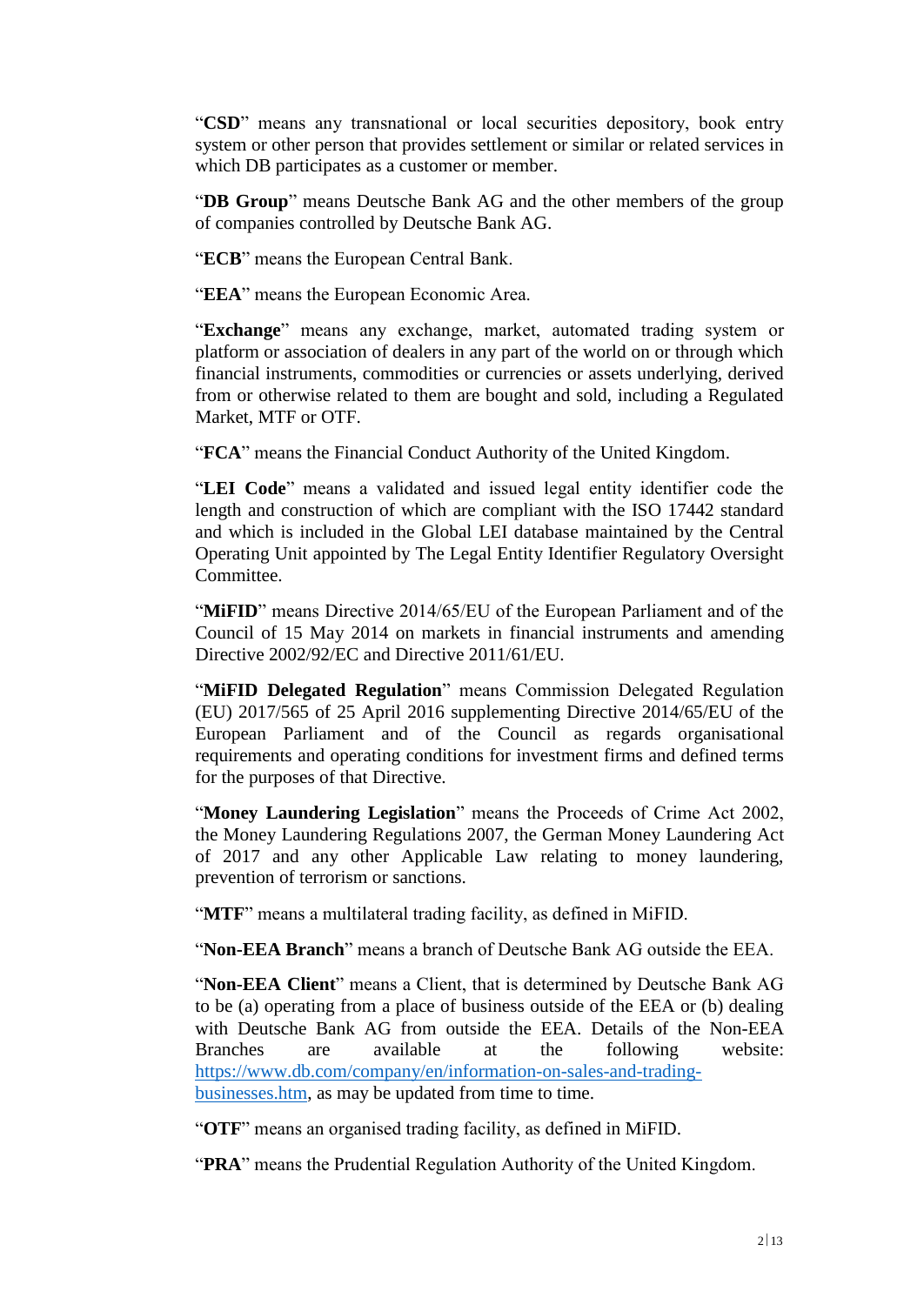"**Regulated Market**" has the meaning set out in MiFID.

"**Sanctioned Country**" means any country or territory that is the subject or the target of Sanctions (currently being Cuba, Iran, North Korea, Sudan, the Crimea region and Syria).

"**Sanctions**" means any sanctions or trade embargoes administered or enforced by the U.S. Department of the Treasury's Office of Foreign Assets Control, the U.S. Department of State, the U.S. Department of Commerce, the United Nations Security Council, the European Union, Her Majesty's Treasury or any other equivalent measures.

"**Sanctions Target**" means an individual or entity that is (i) the subject or the target of any Sanctions; (ii) owned 50% or more by or otherwise controlled by, or acting on behalf of, one or more individuals or entities, that are the target of any Sanctions; or (iii) located, organised or resident in a country or territory that is a Sanctioned Country.

"**Services**" means any corporate finance services which may be provided by a Corporate Finance Business of the Bank to Client from time to time including, without limitation, (i) arranging, underwriting and/or placing securities for Client (whether debt, equity or equity-linked securities); (ii) arranging, underwriting and/or providing loan finance for Client (including arranging any amendments thereto); (iii) the provision of liability management services to Client (including, without limitation, tender offer, consent solicitation, exchange offer or buy-back services); (iv) the provision of ratings advisory services to Client; (v) the provision of any financial advisory services to Client; and (vi) the provision of corporate broking and sponsor services to Client.

"**Ultimate Beneficial Owner**" means an individual who ultimately owns 25% or more of the shares of a company.

# **2. INTERPRETATION**

- 2.1 In these Terms, a reference to:
	- (a) a "subsidiary" or "holding company" will be construed in accordance with section 1159 of the Companies Act 2006;
	- (b) a statutory provision includes a reference to (i) the statutory provision as modified or re-enacted or both from time to time (whether before or after the date of these Terms); and (ii) any subordinate legislation made under the statutory provision (whether before or after the date of these Terms);
	- (c) an agreement or document includes a reference to the agreement or document as amended from time to time:
	- (d) a "section", unless the context requires otherwise, is a reference to a section of these Terms; and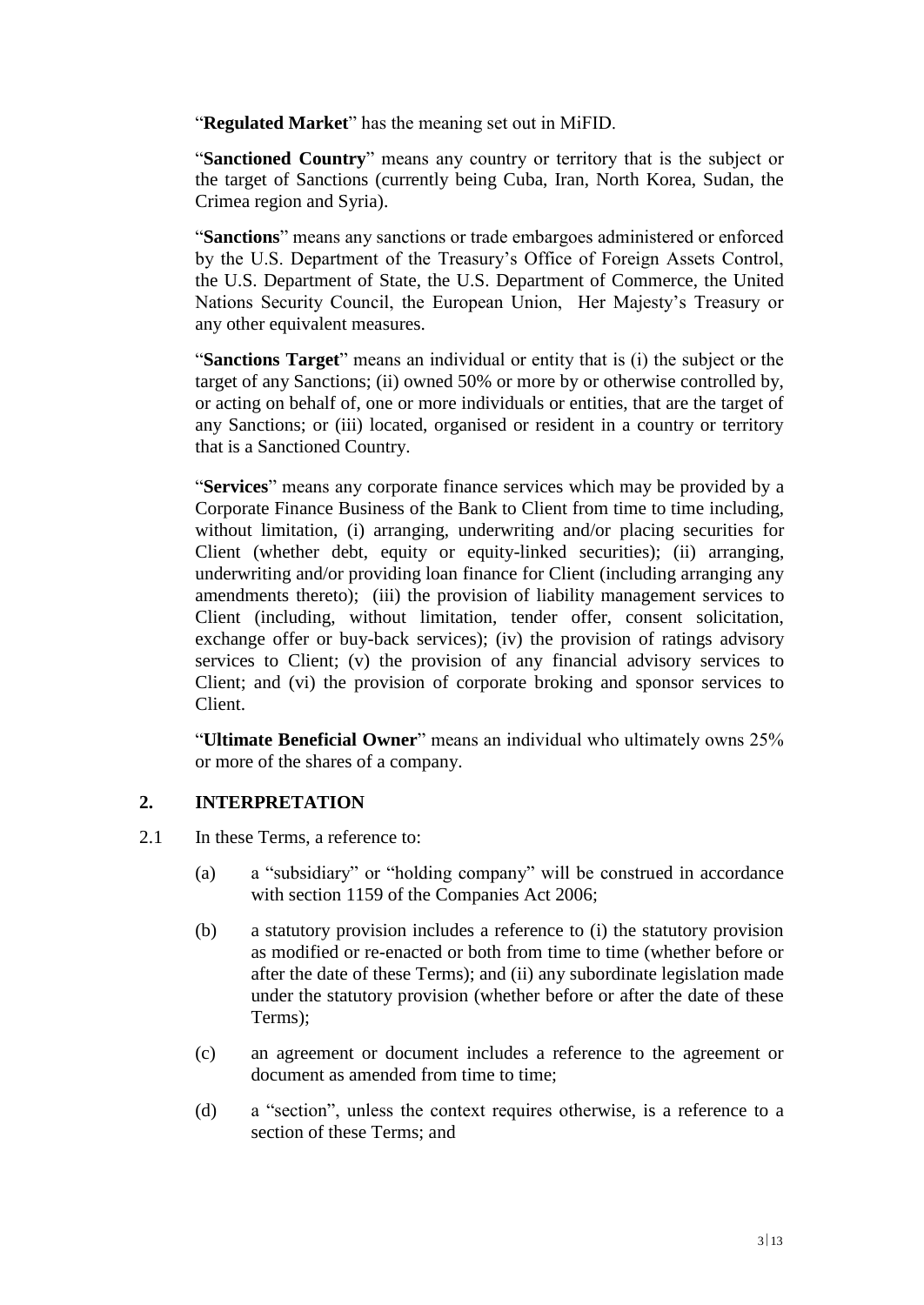- (e) the singular includes the plural and vice versa, unless the context requires otherwise.
- 2.2 Words and expressions defined in Applicable Law have the same meaning in these Terms.
- 2.3 The headings in these Terms are for convenience only and will not affect interpretation of its content.
- 2.4 Whenever the words "include", "includes", "including" or "in particular" are used, they are deemed to be followed by the words "without limitation".
- 2.5 Where a Non-EEA Branch is providing services to a Non-EEA Client, the following clauses do not apply: [9.2](#page-7-0) and [9.39.2](#page-7-1) (Fees, Costs and Charges).

### **3. REGULATORY COMPLIANCE**

- 3.1 Deutsche Bank AG is authorised under German Applicable Law by the ECB (contact address: Sonnemannstrasse 22, 60314 Frankfurt am Main) and BaFin (contact address: Marie-Curie-Str. 24-28, 60439 Frankfurt am Main) and, in the United Kingdom, by the PRA (contact address: 20 Moorgate, London, EC2R 6DA). Deutsche Bank AG is subject to supervision by the ECB and by BaFin and is subject to limited regulation in the United Kingdom by the FCA (contact address: 25 The North Colonnade, Canary Wharf, London E14 5HS) and the PRA. Details about the extent of such authorisation and regulation by the PRA and regulation by the FCA are available upon request or from [www.db.com/en/content/eu\\_disclosures.htm.](http://www.db.com/en/content/eu_disclosures.htm) Deutsche Bank AG is a stock corporation incorporated in the Federal Republic of Germany.
- 3.2 MiFID requires that clients be classified as a "retail client", "professional client" (whether that is a "per se professional client", or, where the client elects to be treated as a professional client, an "elective professional client", each as defined in the FCA handbook) or "eligible counterparty". The Bank has categorised Client as a Professional Client or Eligible Counterparty, where required under Applicable Law. The Bank has informed Client of its categorisation under separate cover. Client is responsible for notifying the Bank immediately if, at any point in time, Client considers that it does not meet the criteria to be categorised as a professional client (whether a per se professional client or an elective professional client) or an eligible counterparty, as appropriate. If a change of categorisation is required, the Bank shall take such action as it considers necessary in relation to such change, which may mean that the Bank cannot continue to provide Services to Client.
- 3.3 The Bank will deal with Client on the basis that:
	- (a) Client has the necessary experience, knowledge and expertise required to make its own investment decisions and properly assess the risks involved in any transaction it undertakes with the Bank or that the Bank undertakes on Client's behalf;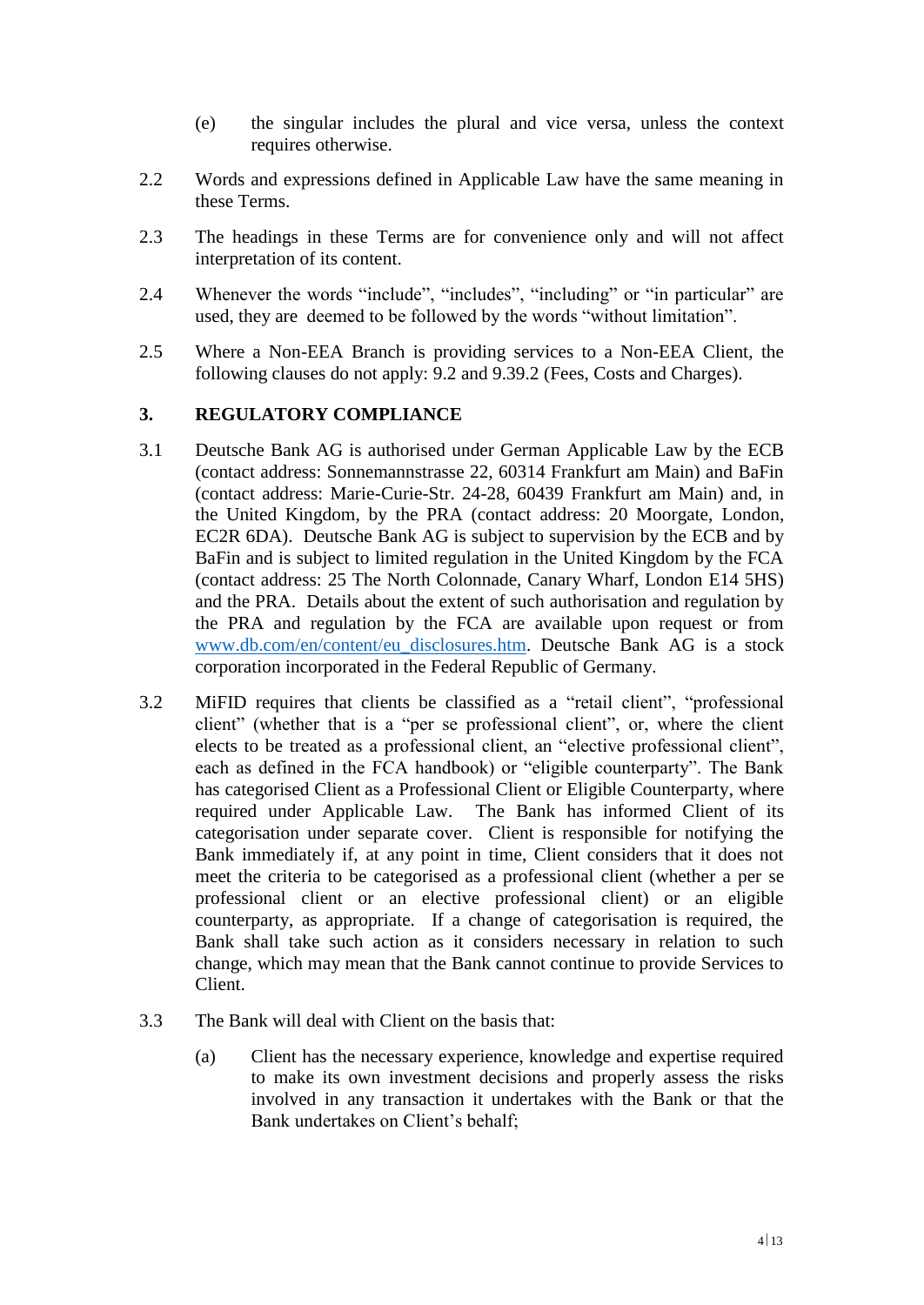- (b) where Client is a per se professional client, Client is able financially to bear any related investment risks consistent with Client's investment objectives; and
- (c) Client acknowledges that it is Client's responsibility to ask for a higher level of protection when it deems it is unable to properly assess or manage the risks involved.
- <span id="page-4-0"></span>3.4 Client acknowledges that the Bank may be required by Applicable Law, or may be required or requested by relevant regulatory agencies, authorities or Exchanges, to perform or refrain from certain acts. Client authorises the Bank to comply with such requirements, requests and obligations.
- <span id="page-4-1"></span>3.5 Client acknowledges that the Bank is required by Applicable Law to:
	- (a) provide to relevant regulatory agencies, authorities or Exchanges or providers of reporting or publication services (including trade repositories, approved reporting mechanisms, approved publication arrangements and consolidated tape providers) information about transactions executed with or for Client (or, where applicable, Client's principal or principals), including relevant information about Client and its employees; and
	- (b) make public relevant details of transactions executed with or for Client.

Client consents to the Bank providing or making public such information or details in accordance with Applicable Law.

- 3.6 In certain circumstances, Client may itself be under an obligation to report or make transactions public. The Bank will not report on Client's behalf unless otherwise agreed separately in writing.
- 3.7 Client undertakes to provide the Bank with any information that the Bank may require, within such time periods as may be required, in order to enable the Bank to comply with its obligations described in sections [3.4](#page-4-0) and [3.5](#page-4-1) above and any other Applicable Law. Client represents and warrants that all information provided by it to the Bank is and will at all times be complete, up to date and accurate to the best of its knowledge.
- 3.8 Client undertakes and warrants to the Bank that it has maintained and will maintain for the duration of its relationship with the Bank an LEI Code, where required, in connection with the Services.
- 3.9 Further information on the financial instruments in relation to which the Bank provides the Services referred to above and the risks associated with them will be made available at the following website: [http://globalmarkets.db.com/new/content/risk\\_disclosure.html](http://globalmarkets.db.com/new/content/risk_disclosure.html) or as otherwise notified by the Bank to Client.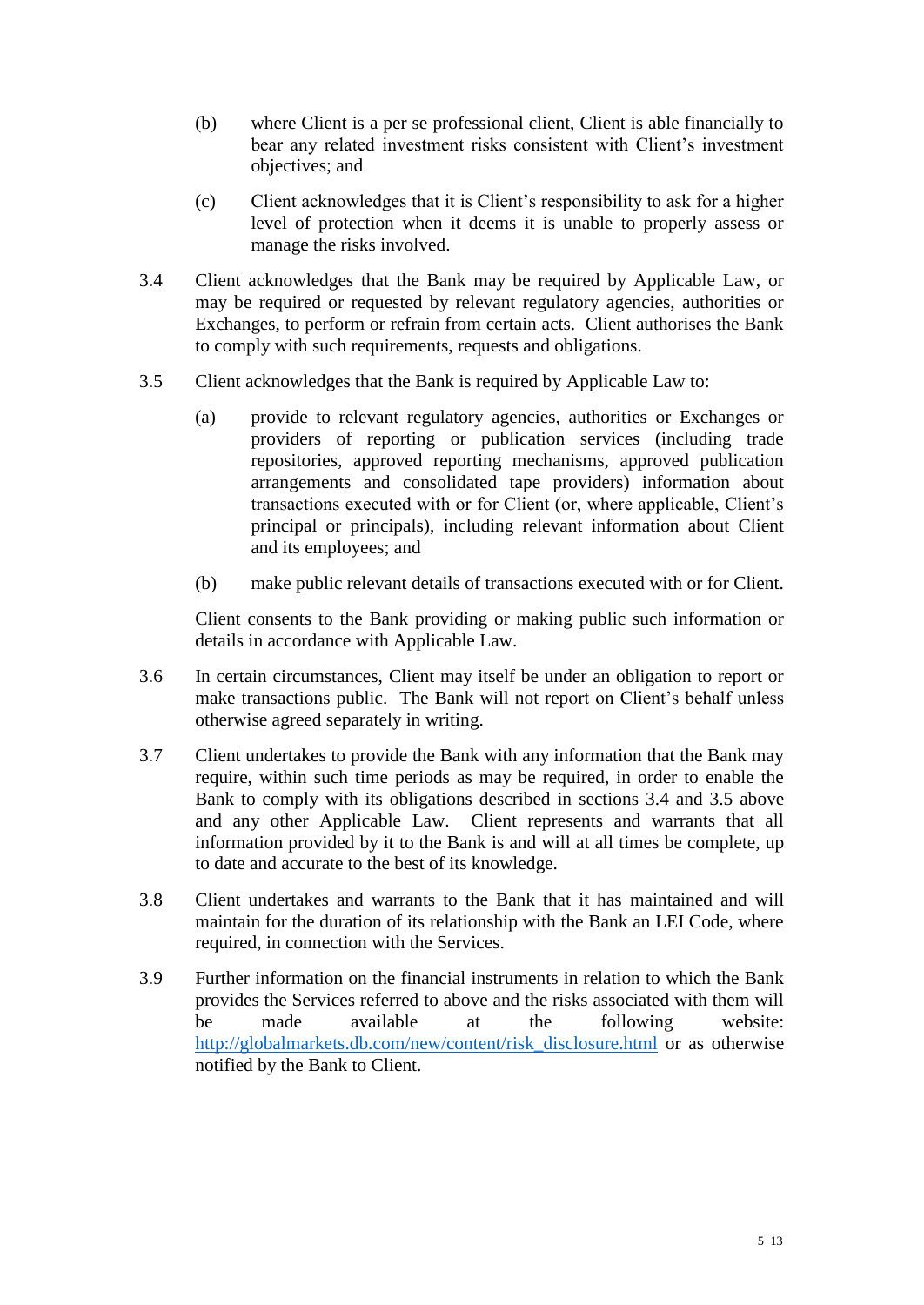# **4. COMMUNICATIONS**

- 4.1 Client and the Bank may communicate by letter, e-mail, telephone or any other form of communication acceptable to the Bank, as agreed by authorised Bank personnel.
- 4.2 In accordance with Applicable Law, there may be circumstances in which the Bank can provide Client with information via electronic means, including by way of publication on a website, where the provision of information in such a format is appropriate to the context in which the business between the Bank and Client is conducted. Unless Client informs the Bank otherwise, Client agrees that it has specifically chosen and consented to the provision of information by electronic means, including by way of publication on a website where appropriate.
- 4.3 Further information in relation to recording of telephone and other electronic communications and the retention of records is available at the following website: [https://www.db.com/company/en/telephone-recording-and-record](https://www.db.com/company/en/telephone-recording-and-record-keeping.htm)[keeping.htm.](https://www.db.com/company/en/telephone-recording-and-record-keeping.htm)
- 4.4 These Terms are supplied to Client in English, and the Bank will continue to communicate with Client, and Client shall communicate with the Bank, in English, unless Applicable Law requires or the Bank and the Client agree otherwise.

# **5. ANTI-MONEY LAUNDERING**

- 5.1 In order to comply with its obligations under Money Laundering Legislation, the Bank may require reasonable verification of Client's, or Client's employees', officers' or associates', identity, which Client agrees to provide. The Bank may also request, and Client agrees to provide if requested, additional information including in relation to the ownership structure (including the identity of Client's Ultimate Beneficial Owner(s)), credit standing and business conduct of Client and Connected Persons of Client.
- 5.2 Client acknowledges that the Bank may be required by Money Laundering Legislation or requested to disclose and report to relevant regulatory agencies or authorities information relating to Client and Client authorises the Bank to comply with such requirements, requests and obligations and further agrees to notify the Bank of any changes to its ownership, beneficial owner(s) or control structure.
- 5.3 Client confirms that it, each other member of Client Group and any director, officer, employee, associated party, affiliate, agent or person acting on behalf of Client or any member of Client Group has complied and will at all times comply with Money Laundering Legislation.
- 5.4 Client confirms that it and each other member of Client Group have implemented and will maintain and enforce policies and procedures designed to ensure compliance with Money Laundering Legislation.
- 5.5 Client confirms that neither it nor any other member of Client Group is a party to any current action, suit or proceeding by or before any court or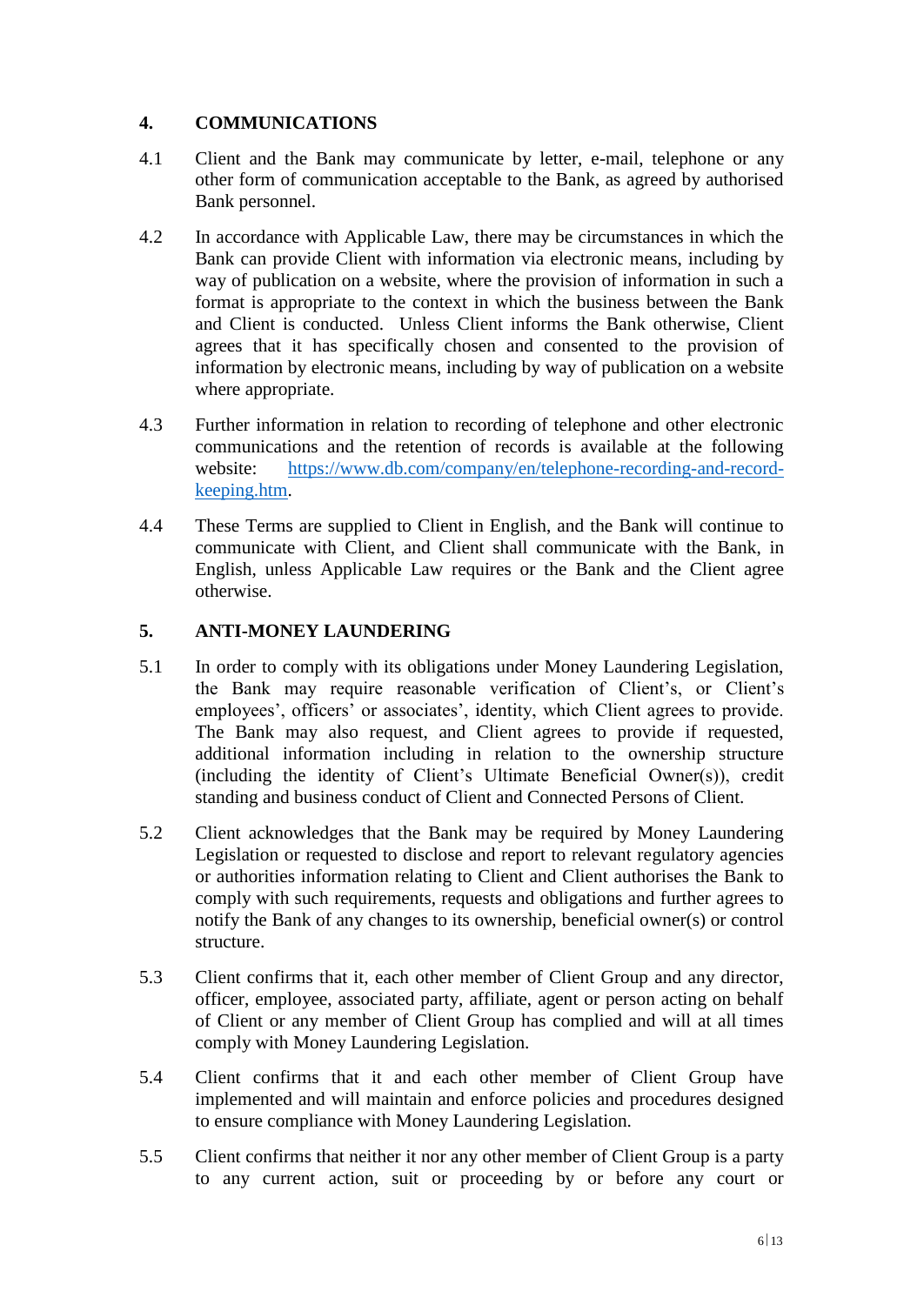governmental agency, authority or body or any arbitrator involving Client or any other member of Client Group, including any director, officer, employee, associated party, affiliate, agent or person acting on behalf of Client or any other member of Client Group with respect to Money Laundering Legislation and, to the best of Client's knowledge, no such actions, suits or proceedings are threatened or contemplated.

5.6 Client and each other member of Client Group, including any director, officer, employee, associated party, affiliate, agent or person acting on behalf of Client shall not directly or indirectly use any proceeds from any transaction between Client and the Bank for any purpose that would breach Money Laundering Legislation.

# **6. ANTI-BRIBERY AND CORRUPTION**

- 6.1 Neither Client nor any of Client's affiliates nor, to the best of Client's knowledge, any director, officer, employee, associated party or person acting on behalf of Client or its affiliates has engaged in any activity which would breach Anti-Bribery and Corruption Law.
- 6.2 To the best of Client's knowledge and belief, no actions or investigations by any governmental or regulatory agency are ongoing or threatened against Client or its affiliates, or any of their directors, officers, employees, associated parties or other persons acting on their behalf in relation to an actual or alleged breach of Anti-Bribery and Corruption Law.
- 6.3 Client and its affiliates have implemented and will maintain and enforce policies and procedures designed to ensure compliance with Anti-Bribery and Corruption Law.
- 6.4 Client will not directly or indirectly use, lend or contribute the proceeds raised under any transaction between Client and the Bank for any purpose that would breach Anti-Bribery and Corruption Law.

# **7. SANCTIONS COMPLIANCE**

- 7.1 Client will not directly or indirectly use, lend or contribute the proceeds raised under any transaction between Client and the Bank, or lend, contribute or otherwise make available such proceeds to any subsidiary, joint venture partner or other person or entity:
	- (a) to fund or facilitate any activities or business with any individual or entity that, at the time of such funding or facilitation, is a Sanctions Target;
	- (b) to fund or facilitate any activities or business in any Sanctioned Country; or
	- (c) in any other manner that will result in a violation by any other person of Sanctions.
- 7.2 Neither Client nor any member of Client Group, nor, to the best of Client's knowledge, any director, officer, employee, agent, controlled affiliate or other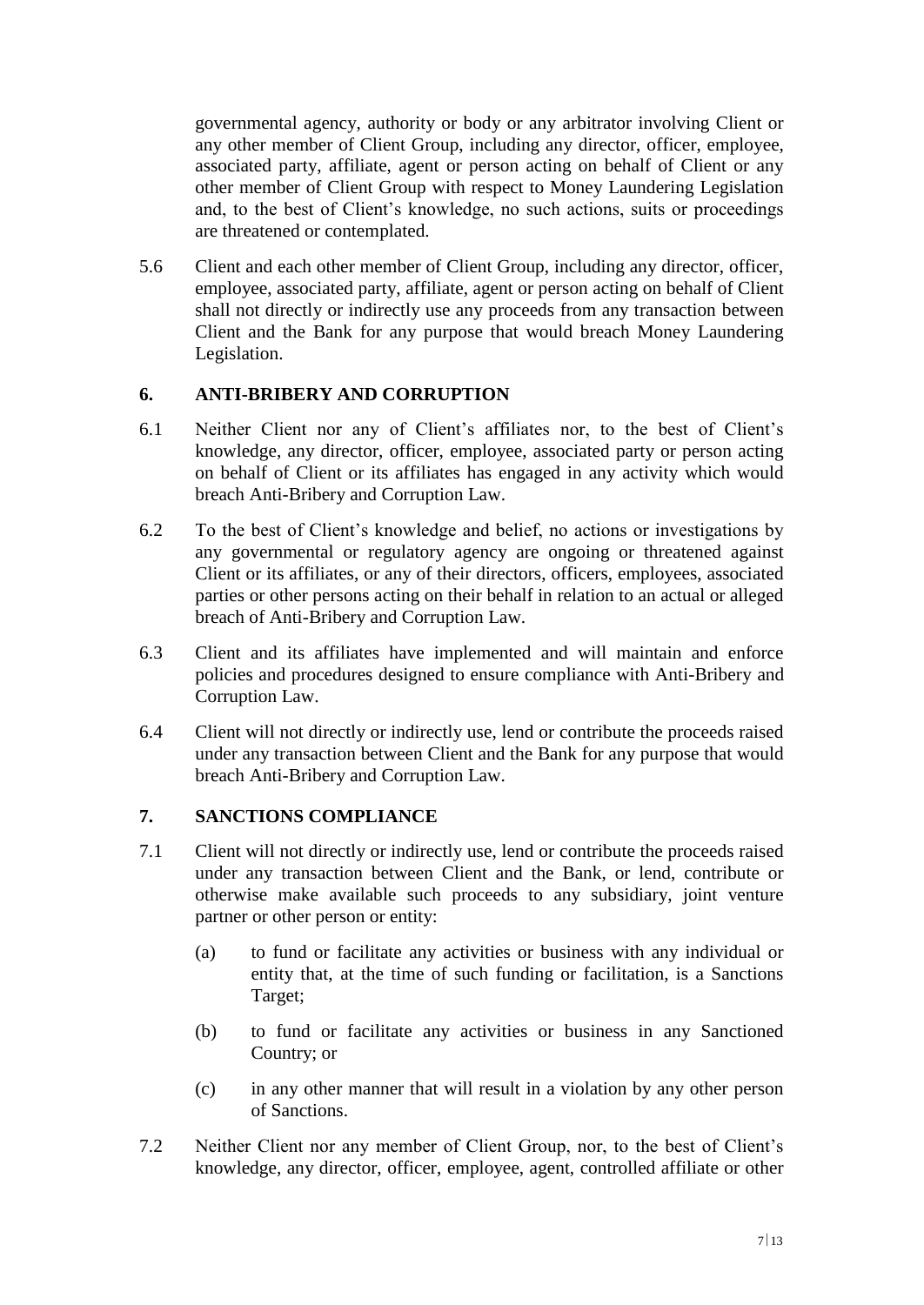person acting on behalf, at the direction or in the interest of Client or any member of Client Group is a person that is a Sanctions Target.

- 7.3 Neither Client nor any member of Client Group has or intends to have any business operations or other dealings with any Sanctions Target.
- 7.4 Client has implemented and maintains policies and procedures designed to prevent any violations of Sanctions.
- 7.5 Client neither knows nor has reason to believe that it is or may become the subject of Sanctions-related investigations or juridical proceedings.

# **8. DATA PROTECTION**

- 8.1 The Bank and Client anticipate there to be little or no need to exchange personal data, but if and to the extent any personal data is made available to the Bank by Client in connection with the transaction and activities contemplated by any of the Services, the Bank shall ensure that such personal data is processed: (a) at all times in accordance with applicable data protection law; and (b) only to the extent necessary to facilitate the relevant transactions and activities contemplated by any of the Services.
- 8.2 Client acknowledges that due to the global nature of the Bank's business operations and the financial markets in which the Bank participates, personal data Client makes available to the Bank may need to be processed outside the European Economic Area. The Bank will take all such reasonable steps that are within its control to ensure that such processing outside the European Economic Area complies with applicable data protection law.
- 8.3 The Bank will handle any personal data in accordance with any privacy notice and other information published at the following website: <https://db.com/company/en/data-protection.htm> from time to time. From 25 May 2018, in the event of any conflict between any such privacy notice or such other information and this section 8.3, the privacy notice or such other information will take priority.

# **9. FEES, COSTS AND CHARGES**

- 9.1 The Bank will charge for its Services in each case on a basis to be agreed with Client.
- <span id="page-7-0"></span>9.2 For information on the Bank's standard aggregated costs and charges related to its Services, see the costs and charges disclosures available at the following website: [https://www.db.com/company/en/cost-and-charges.htm,](https://www.db.com/company/en/cost-and-charges.htm) as may be updated from time to time, or as otherwise notified to Client (where such disclosures are required by Applicable Law). Client agrees to the provision of such information (as well as the provision of other information that may be provided in this format) on a website.
- <span id="page-7-1"></span>9.3 The fees, costs and charges levied by the Bank will include any applicable value added tax, stamp duty, stamp duty reserve tax, industry levy, brokerage fees, transfer fees, registration fees and any other taxes, liabilities, charges, costs and expenses payable in connection with transactions effected on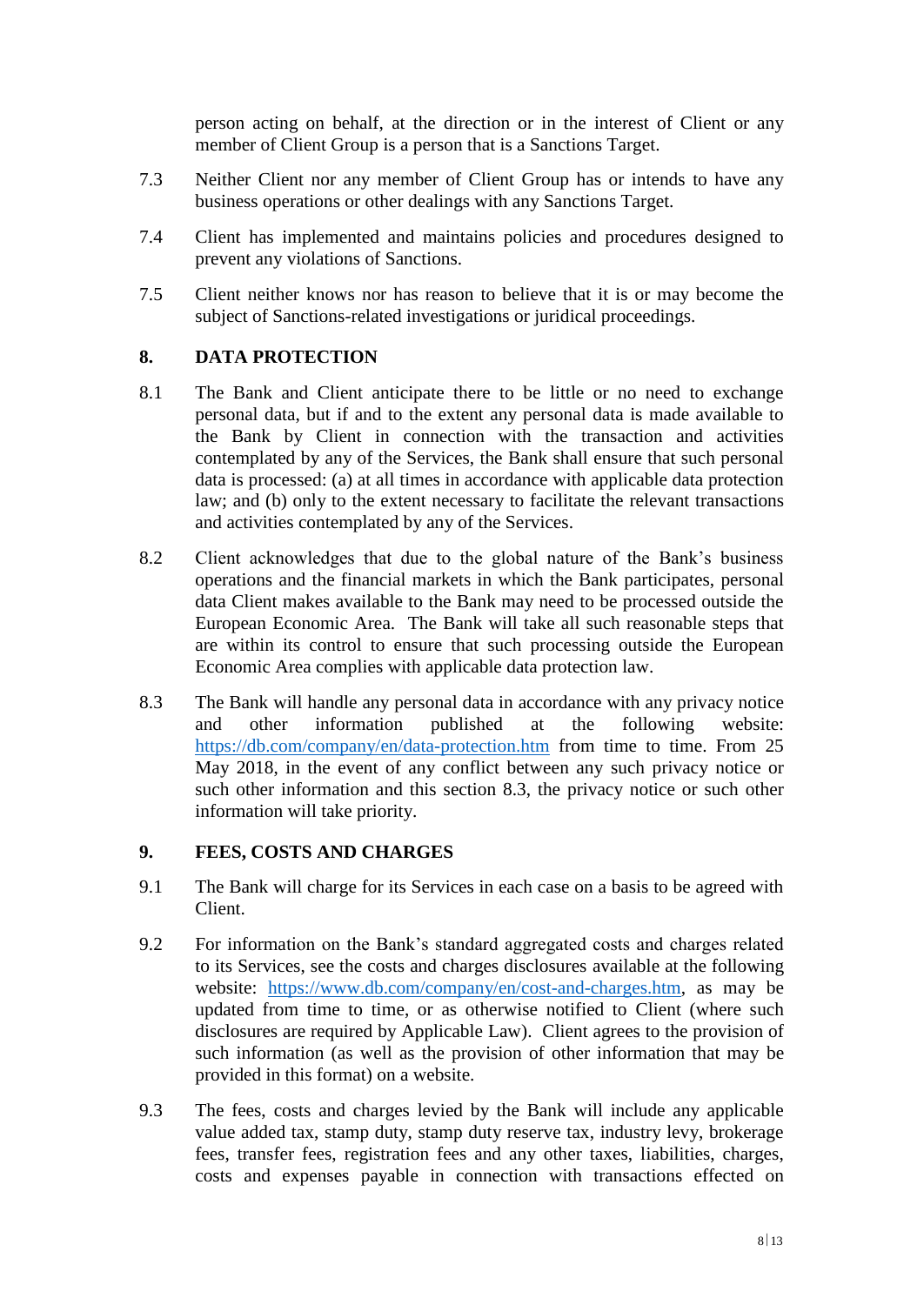Client's behalf. All amounts due to be paid by Client to the Bank will be paid without deduction for any taxes, deductions or withholdings of any nature. If Client is required by Applicable Law to deduct or withhold from any payment to the Bank any amount on account of tax or otherwise as aforesaid, it shall pay to the Bank such additional amounts as will result in the Bank receiving the amount that it would have received had no such deduction or withholding been made.

9.4 In the course of providing Services to Client, the Bank may pay or receive fees, commissions, rebates or other non-monetary benefits to or from third parties (including another member of the DB Group).

### **10. UNDERWRITING AND ALLOCATIONS**

Client agrees that the Bank will conduct all underwriting and allocation activities in accordance with the applicable DB Group policies in place from time to time.

### **11. ORDER EXECUTION POLICY**

Client agrees that all transactions entered into with the Bank in the context of the Services which fall within the scope of the DB Group order execution policy shall be effected in accordance therewith. The DB Group order execution policy is available at the following website: [https://www.db.com/company/en/order-execution-policy.htm.](https://www.db.com/company/en/order-execution-policy.htm)

### **12. NO INVESTMENT ADVICE**

- 12.1 Client acknowledges that, in providing the Services, the Bank will not, unless otherwise agreed in writing with Client, be acting in a fiduciary capacity or provide any personal recommendation to Client in respect of any transaction in financial instruments nor provide any investment advice (within the definition set out in MiFID) to Client. Accordingly, Client should make its own assessment of any transaction that it is considering in the light of its own objectives and circumstances including the possible risks and benefits of entering into that transaction. Client should not rely on any information, proposal or other communication from the Bank as being a recommendation or advice in relation to that transaction.
- 12.2 Any marketing communication provided to Client (or where applicable, its principal or principals) shall not be taken as an endorsement of or advice regarding the products and services concerned. The Bank shall not be required to carry out an assessment of Client's financial position or investment objectives when providing marketing information.

# **13. CONFLICTS OF INTEREST**

13.1 The Bank maintains and operates permanent and effective organisational and administrative arrangements, including those referred to in section [15](#page-10-0) [\(Information Barriers and Independence\)](#page-10-0) below, with a view to taking all appropriate steps designed to identify and prevent or manage conflicts of interest between the Bank (or any other member of the DB Group or any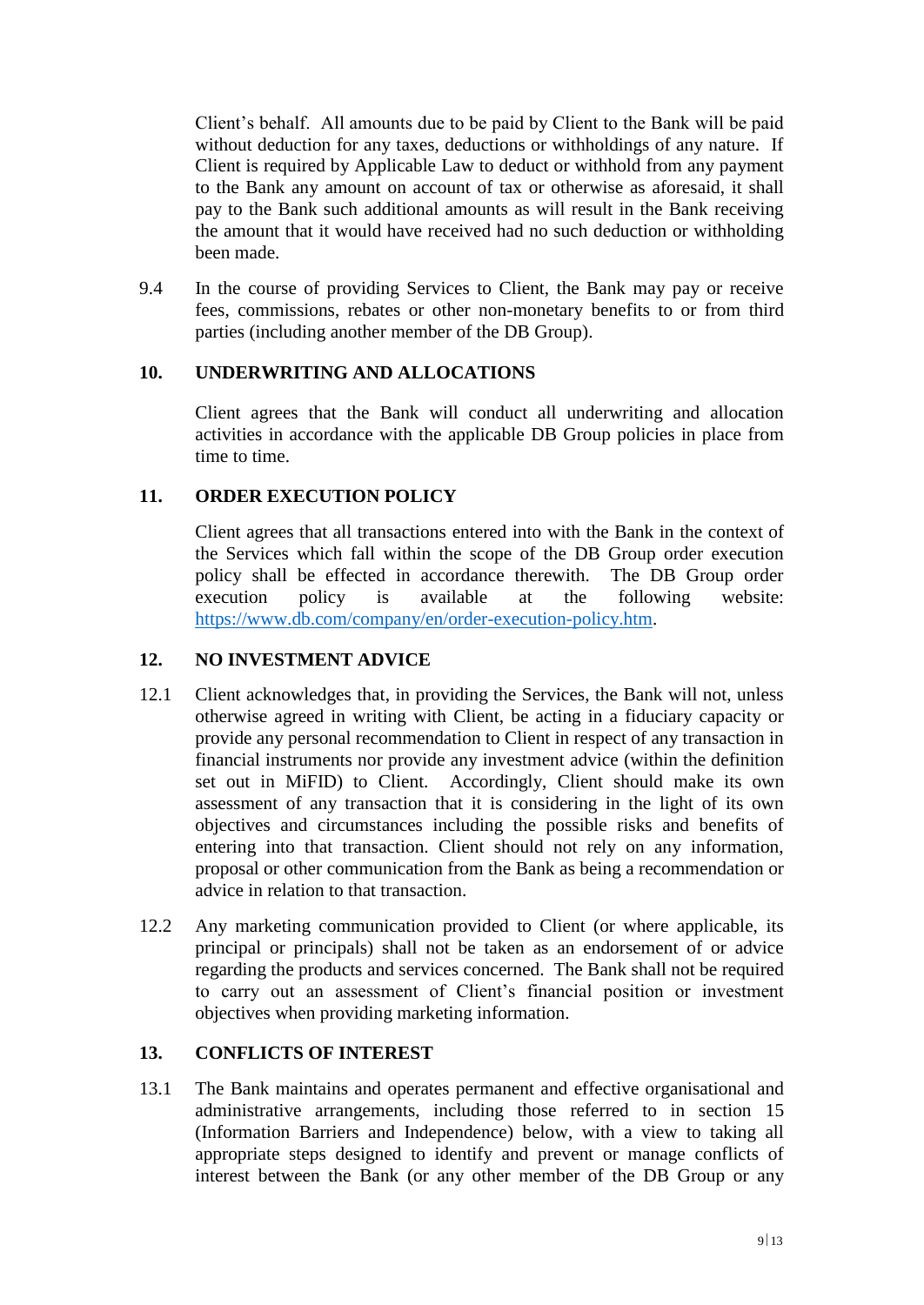manager, employee or tied agent) and Client or between the Bank's other clients that arise in the course of providing any investment services and ancillary services, or combinations thereof.

- 13.2 Client acknowledges and agrees that the Bank or any other member of the DB Group may have and may continue to have investment banking, financial advisory and other relationships with persons other than Client (including, without limitation, any target business or entity) pursuant to which the Bank (or such other member of the DB Group) may acquire information of interest to Client (or any member of Client Group).
- 13.3 The Bank and other members of the DB Group are engaged in securities trading, brokerage and financing activities as well as investment banking, financial advisory services and other relationships. In the ordinary course of their trading, brokerage and financing activities, the Bank or any other member of the DB Group may trade positions or otherwise effect transactions, for their own account or the account of customers, in equity, debt, senior loans or other securities of any person that may be involved in a transaction with Client.
- 13.4 Notwithstanding any agency or other relationship with, or fiduciary or other duties owed to Client, no member of the DB Group will be prevented or inhibited by the existence of any interest, relationship or arrangement of the nature referred to in this section 13 from continuing to act in the matter in question. If Client objects to such member of the DB Group acting where the Bank has disclosed that there is a conflict or material interest, Client should notify its usual contact at the Bank in writing. Unless so notified, the Bank will assume that Client does not object to the same.
- 13.5 For further information as to how the Bank identifies and manages potential conflicts of interest please see Deutsche Bank AG's conflicts of interest policy available at the following website: [https://www.db.com/company/en/conflicts](https://www.db.com/company/en/conflicts-of-interest-policy.htm)[of-interest-policy.htm.](https://www.db.com/company/en/conflicts-of-interest-policy.htm)

### **14. USE OF INFORMATION**

- 14.1 Client consents to any member of the DB Group contacting Client by mail, telephone (including automated calling systems), fax, e-mail or any other means of communication for the purposes of marketing or performing the services of any member of the DB Group or any independent third party to Client.
- 14.2 The Bank is a member of the DB Group. Personnel of all DB Group members work closely together to ensure that Client benefits from all the relevant expertise within the DB Group. Subject to section 15 [\(Information Barriers](#page-10-0)  [and Independence\)](#page-10-0) below information made available by Client to one member of the DB Group, including information which may be relevant for credit and other prudential purposes, may be made available by that entity to other members of the DB Group. Client consents to and authorises such disclosure of information and acknowledges that any duties of confidentiality owed by the Bank, howsoever arising, will not be regarded as being breached by any such disclosure.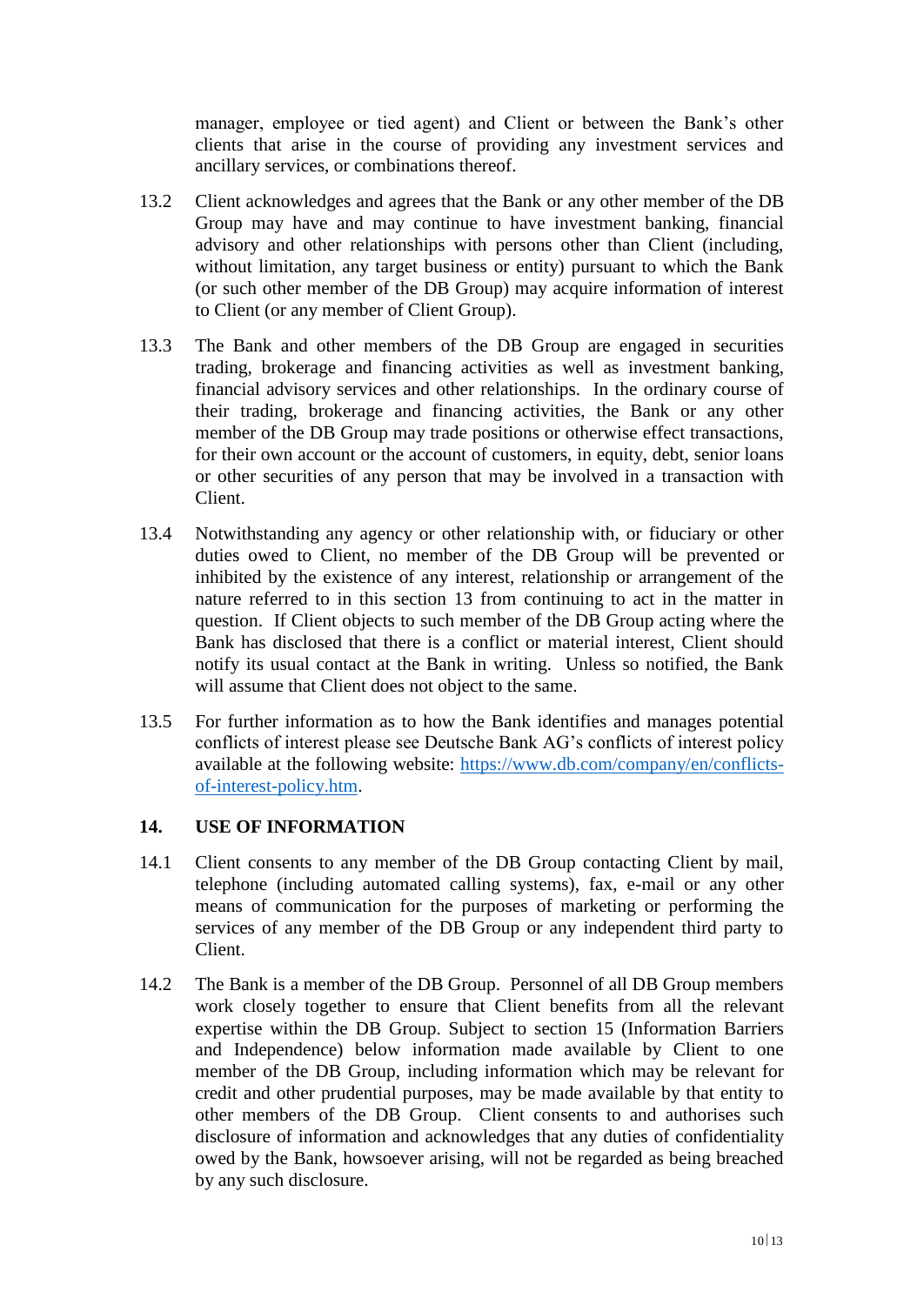- 14.3 Each member of the DB Group may use the economic terms of Client's transactions internally and provide such information to third parties to accomplish transaction execution, risk management and other goals. Each member of the DB Group may internally share economic terms relating to Client's transactions to persons acting in a sales or trading capacity for any member of the DB Group.
- 14.4 Each member of the DB Group may, subject to any restrictions under Applicable Law, use information regarding Client transactions and other available information regarding market conditions to shape the DB Group's overall market views and pricing. The DB Group uses such information, on an anonymised and aggregated basis, internally and communicates it (with potential categorisation as to product, geography and/or industry) to customers that may find such information useful in managing product risks and entering into transactions. Each member of the DB Group may further provide such anonymised information to third parties on a commercial basis.

# <span id="page-10-0"></span>**15. INFORMATION BARRIERS AND INDEPENDENCE**

- 15.1 The Bank will not, in the course of providing Services to Client, be obligated to make use of or disclose to Client information, whether or not unpublished and/or price sensitive, which is in the possession of any member of the DB Group, in circumstances where any DB Group Member or any of its personnel who are at that time handling Client's affairs are prevented from knowing or taking account of such information by reason of DB Group information barriers or independence policies. The DB Group has an information control policy that states that information will only be shared between members of the DB Group and DB Group personnel on a need to know basis and only to the extent permitted by Applicable Law and information from a particular client remains confidential to that client.
- 15.2 Although personnel of different members of the DB Group may work closely together, strict segregation of information is observed between personnel engaged in: (i) research; (ii) sales and trading; (iii) asset management; (iv) corporate finance advisory; and (v) other banking activities, regardless of the particular member of the DB Group for which they carry on their duties.
- 15.3 The Bank's personnel will provide Client with the Services on the basis of the information known to the particular personnel who are at that time handling Client's affairs.

# **16. RESEARCH**

- 16.1 The Bank may publish research or recommendations from time to time to all or any of its clients but will be under no obligation to disclose or take account of such research or recommendations when dealing with or for Client.
- 16.2 The terms covering any provision of research to Client will be provided to Client separately.
- 16.3 The Bank will be under no obligation to update, modify or amend research or to otherwise notify Client or any other recipient in the event that any matter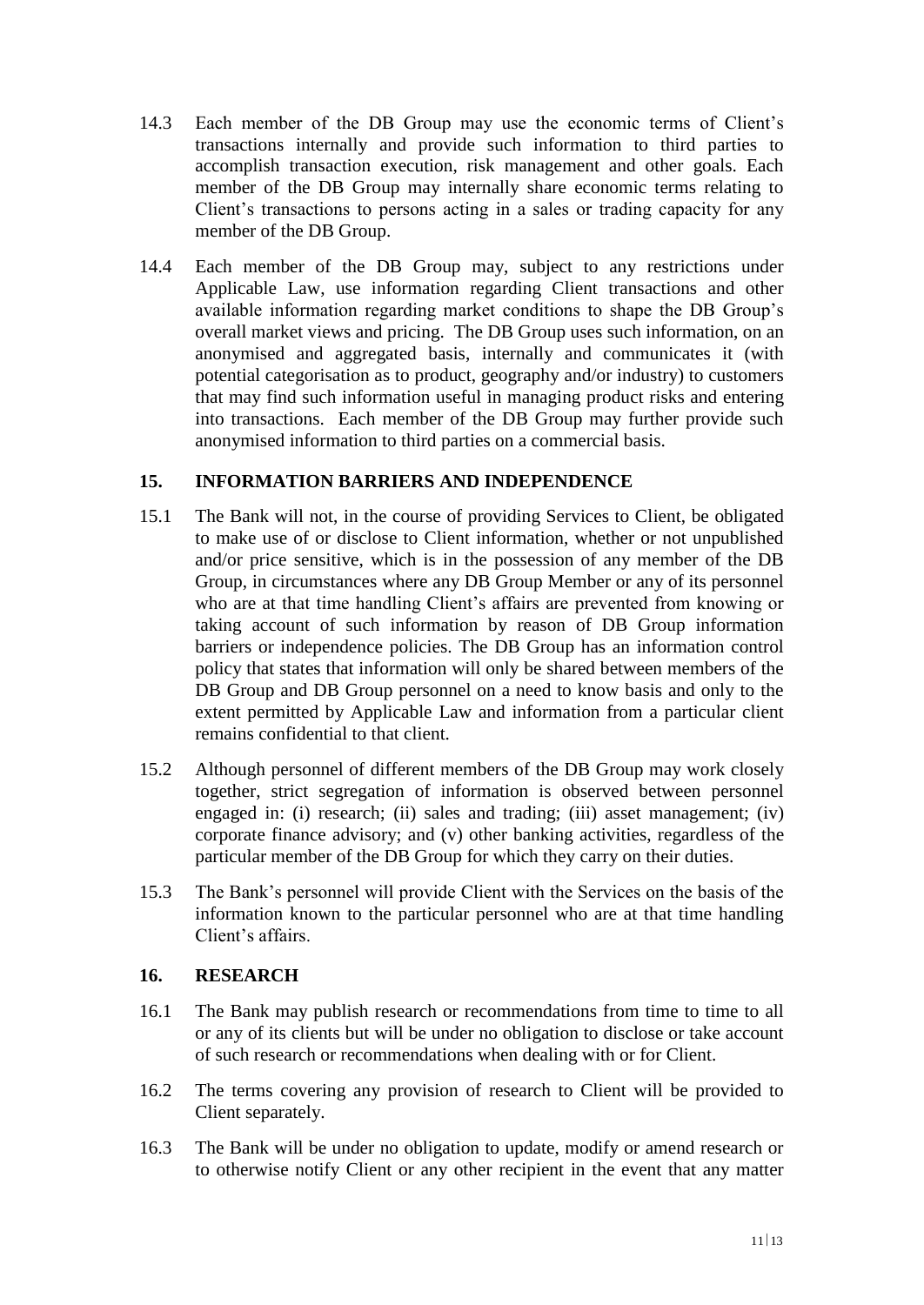stated therein, or any opinion, projection, forecast or estimate set forth therein, changes or subsequently becomes inaccurate, except if research on the subject company is withdrawn.

- <span id="page-11-0"></span>16.4 Material provided to Client (or where applicable, its principal or principals) by a sales or trading function within the Bank that is not labelled or described as investment research will not be produced, reviewed or edited by the DB research department. Any opinions expressed in such material may differ from the opinions expressed by other DB departments including the DB research department. Sales and trading functions may have interests, relationships or arrangements which the research department does not face. The DB Group may engage in transactions in a manner inconsistent with the views discussed in such material.
- <span id="page-11-1"></span>16.5 Subject to the terms of any written agreement between Client and the relevant member of the DB Group material which is made available by any member of the DB Group to Client including research, recommendations, pricing information and market data (and all intellectual property and other rights in the same) will, as between Client and the relevant member of the DB Group, remain the exclusive property of the relevant member of the DB Group and will be used by Client for its internal business purposes only.
- 16.6 In some circumstances Client may be prohibited or restricted under Applicable Law from receiving materials or services of the type referred to in clause [16.4](#page-11-0) and [16.5](#page-11-1) or permitted to receive such materials or services only if it pays for them out of its own resources or certain procedures are followed. Client undertakes to determine whether it is able by reason of Applicable Law to accept such materials or services on the terms on which they are provided and to notify the Bank promptly if it is considers that it is unable to do so. Client agrees that the Bank does not make any representation or undertaking in relation to whether such materials or services can be received by Client, free of charge or otherwise.

### **17. GENERAL**

- 17.1 These Terms supplement any other terms sent to Client by any of the Bank's Corporate Finance business units prior to the date hereof and, to the extent that there is any conflict between such terms and these Terms, these Terms will prevail and take precedence over such other Terms.
- 17.2 The Bank may amend or modify these Terms by giving Client written notice setting out the relevant changes and/or by the Bank making such changes available at the following website: [https://www.db.com/company/en/terms-of](https://www.db.com/company/en/terms-of-business.htm)[business.htm](https://www.db.com/company/en/terms-of-business.htm) or in such other manner as reasonably considered appropriate by the Bank. Such changes will become effective on a date to be specified in the notice or on the aforesaid website.
- 17.3 In the event of a conflict or inconsistency between (a) any provision contained in these Terms which is required in order for the Bank to comply with, or relates to, Applicable Law and (b) any provision of any other agreement between the Bank and Client, the relevant provision set out in these Terms will prevail and take precedence. In circumstances other than the aforesaid, in the